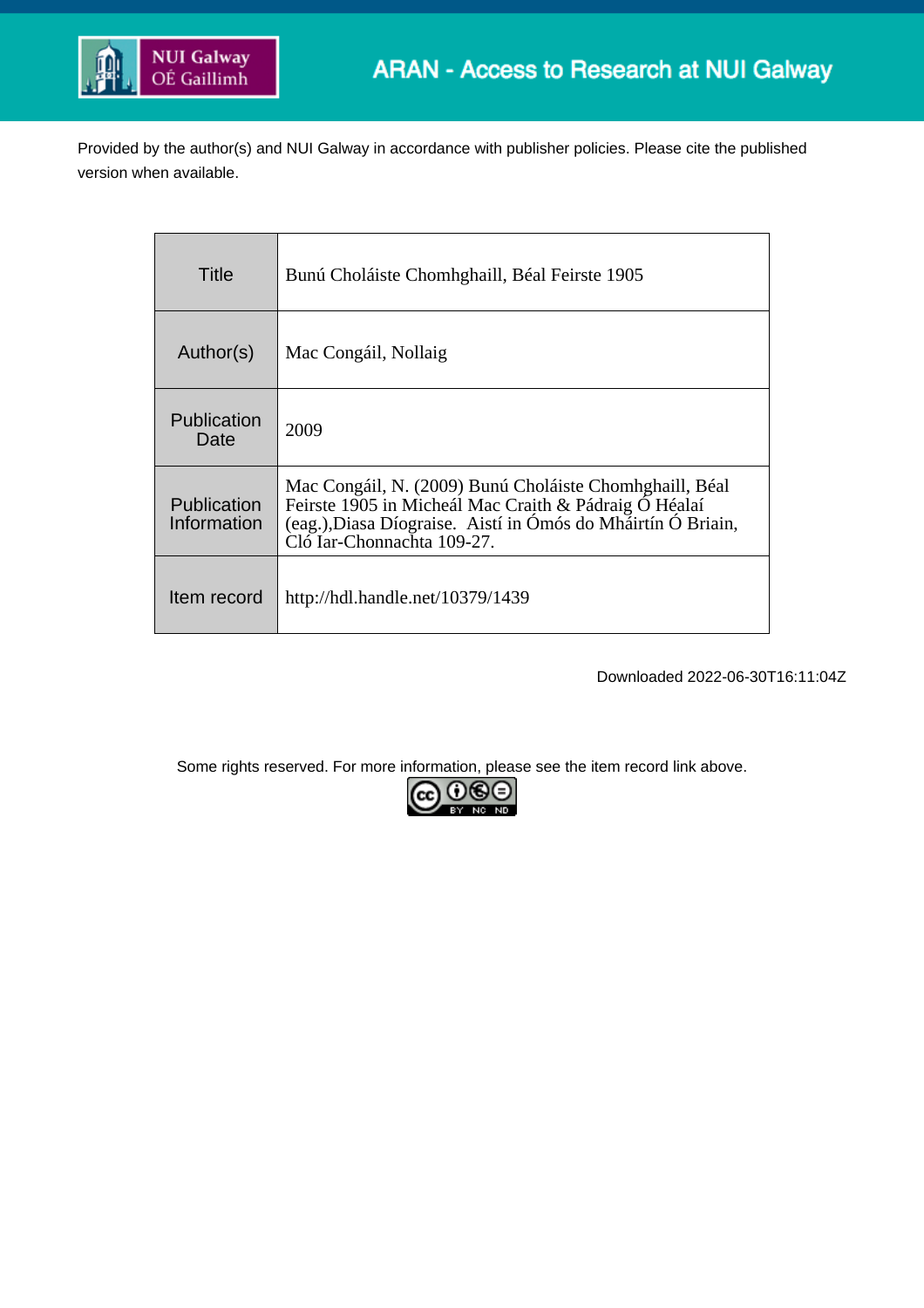## *CÚLRA BHUNÚ CHOLÁISTE GAEILGE BHÉAL FEIRSTE COLÁISTE CHOMHGHAILL 1905*

*Nollaig Mac Congáil*

Cuid lárnach de rath Chonradh na Gaeilge ó thús an chéid seo caite ar aghaidh a bhí sna Coláistí Gaeilge. D'aithin an Conradh tábhacht an chórais oideachais in Athbheochan na Gaeilge agus nár leor a bheith i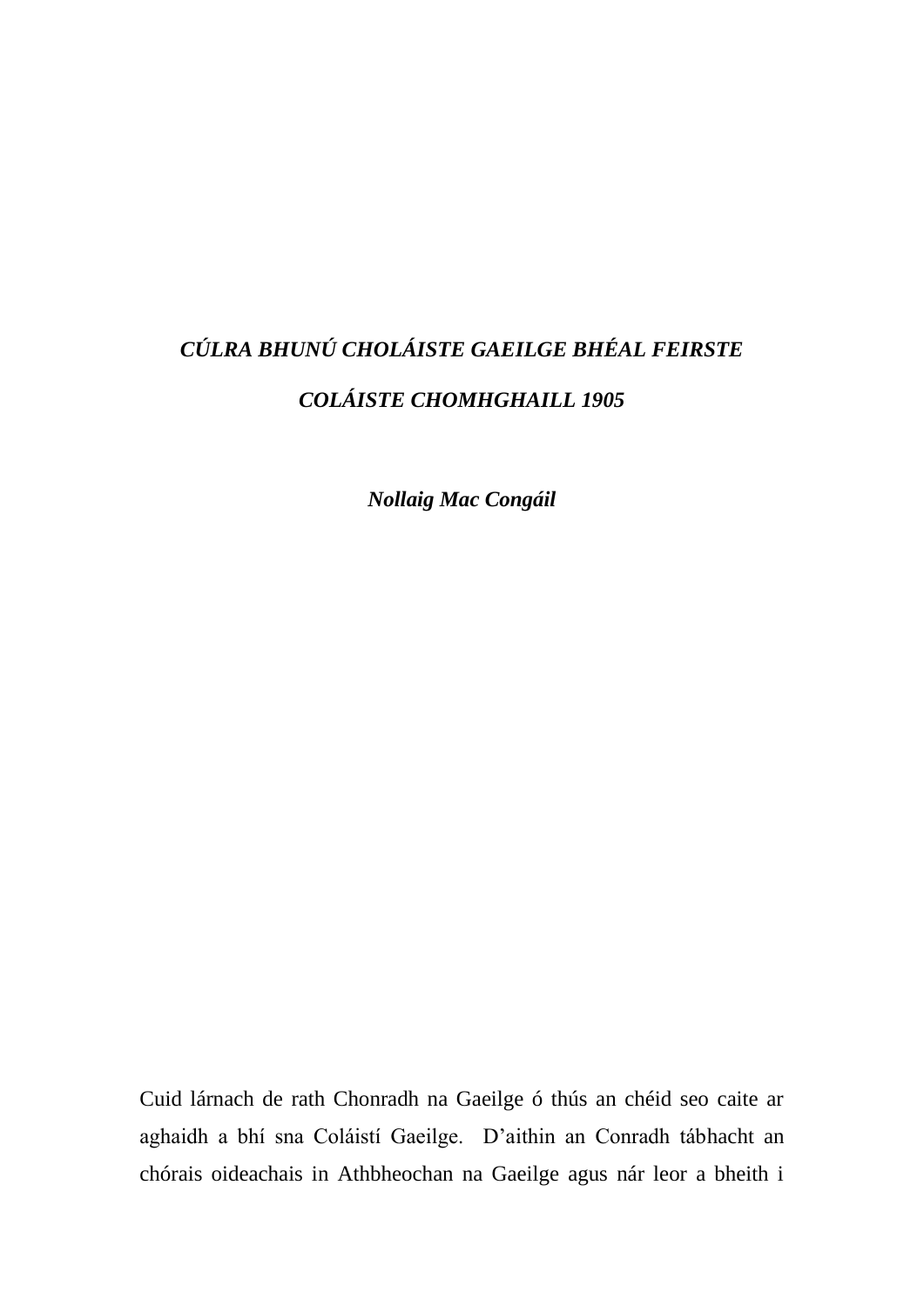dtuilleamaí Rialtas an ama sin le beart cuí a dhéanamh ar an ócáid agus nár leor a bheith ag brath ar dhíograiseoirí Gaeilge mar a bhí go dtí sin leis an Ghaeilge a theagasc go héifeachtach:

*The early teachers in the League were untrained voluntary workers, but among them were a few who appreciated the need for effective teaching methods, for teaching aids, and for qualified teachers.<sup>1</sup>*

Ar bhealach, d'fhéadfaí a rá go rabhthas ag teacht ar an tuiscint go mbeadh gá feasta le hoiliúint agus le gairmiúlacht i gcur chuige theagasc na Gaeilge:

*Shan Ó Cuív<sup>2</sup> proposed in August 1903 that a special school be established to provide intensive training courses for the League's teachers, and particularly for the travelling teachers. The proposal was accepted and the first Irish College – Coláiste na Mumhan in Ballingeary – was opened the following July. In 1905 three similar colleges were established – one in Tourmakeady, one in Ring and one in Belfast, while two more were added the following year – one in Cloghaneely, the other in Dublin.*

Cuireadh an chéad Choláiste Gaeilge nó Coláiste Múinteoireachta mar a thugtaí go minic orthu ar bun, mar atá, Coláiste na Mumhan i mBéal Átha an Ghaorthaidh, Co. Chorcaí, sa bhliain 1904. As sin a tháinig. Chuir sin tús ceart le Coláistí Gaeilge eile a bunaíodh thall is abhus ar fud na tíre ina dhiaidh sin agus a bheadh bunaithe cuid mhór ar a raibh á chur i gcrích i gColáiste na Mumhan. Rinne na Coláistí eile aithris ar Choláiste na Mumhan ar thrí chúis:

<sup>1</sup> Breandán S. Mac Aodha, 'Was This a Social Revolution?' in Seán Ó Tuama (eag.) *The Gaelic League Idea* (The Mercier Press, 1972) 21-2.

<sup>&</sup>lt;sup>2</sup> 'Bhí baint mhór aige le bunú Choláiste na Mumhan i 1904. Ag Dáil na Mumhan i Lúnasa 1903 ba é a mhol go mbunófaí coláiste 'chun cainteoirí Gaeilge d'ullmhú i gcomhair múinteoireacht na teanga' in Diarmuid Breathnach agus Máire Ní Mhurchú, *1882-1982 Beathaisnéis a Dó* (An Clóchomhar 1990) 92.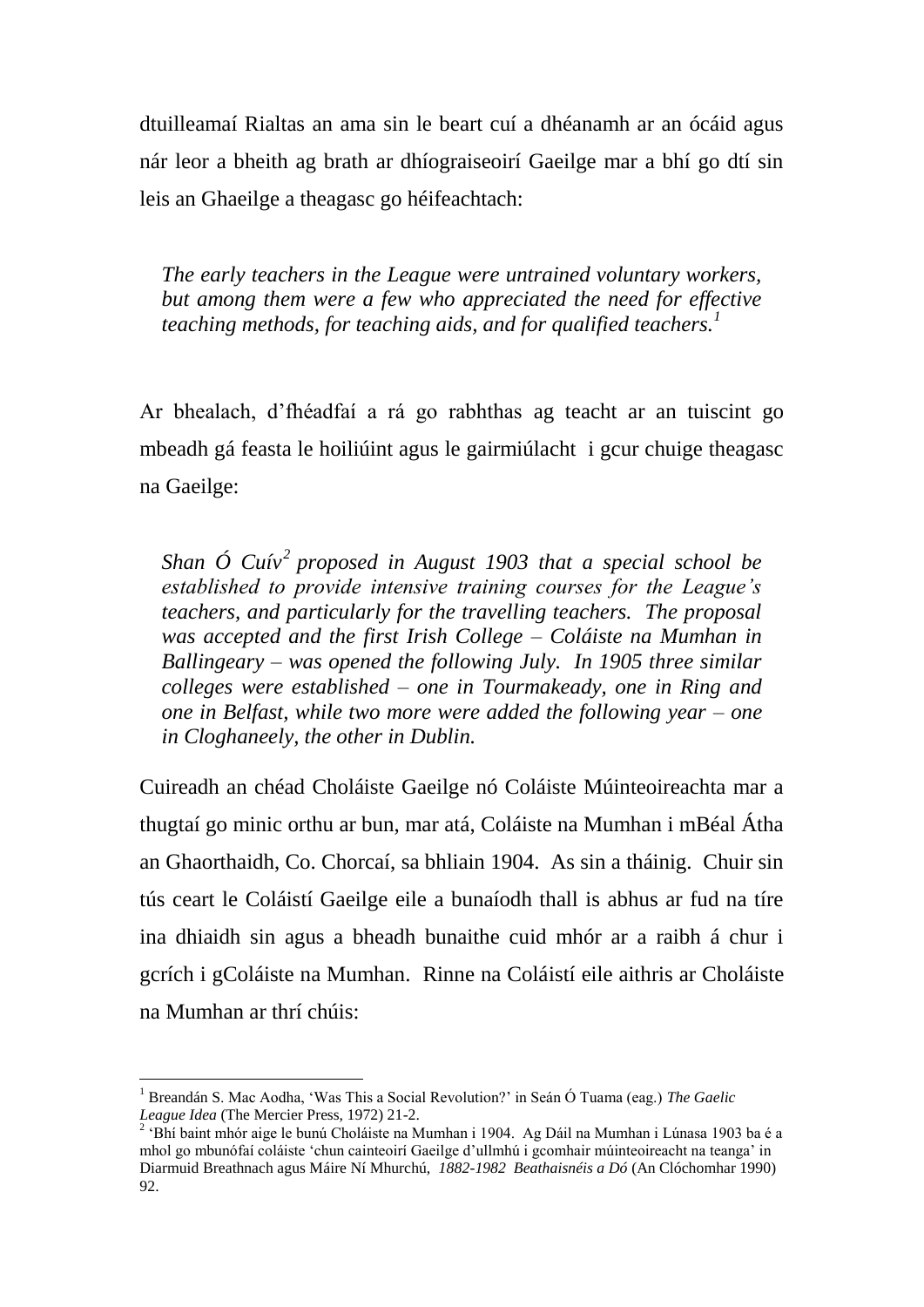- B'ionann cuspóir do na Coláistí Gaeilge ar fad go bunúsach
- B'ionann an curaclam agus an cur chuige agus an mhodheolaíocht a bhí i bhfeidhm iontu uilig
- Rinneadh cuid mhór den fhoireann teagaisc sna Coláistí Gaeilge a oiliúint ar chúrsaí Choláiste na Mumhan nó fuair siad oiliúint ó mhúinteoirí a d'fhreastail ar chúrsaí ansin.

## *Cuspóir na gColáistí Gaeilge*

Cuimhnítear ar chuspóirí na gColáistí Gaeilge i gcoitinne óir b'ionann iad ó cheann go ceann:

*The object of the college will be to afford means by which teachers in Gaelic League branches and secondary and primary schools may obtain a thoroughly efficient training in the best methods of language teaching as applied to Irish. Special attention will be devoted to the requirements of teachers who are at present unacquainted with Irish.* <sup>3</sup>

Bhain teagasc na Gaeilge ag leibhéil éagsúla go lárnach leis an scéal ach bhí a thuilleadh i gceist fosta. Díríodh ar ghnéithe eile de stair agus de theanga agus de litríocht na Gaeilge gan trácht ar chultúr na Gaeilge i gcoitinne. Dá thairbhe sin, ba léir nach cúrsa feidhmeach i sealbhú agus i seachadadh theanga na Gaeilge amháin a bhí i gceist ach cúrsa a bhí ag cur go maith le cuspóirí éagsúla na hAthbheochana.

Bunaíodh na chéad Choláistí Gaeilge i gceantair Ghaeltachta, mar atá, Coláiste na Mumhan i mBéal Átha an Ghaorthaidh sa bhliain 1904 agus, an bhliain dár gcionn, Coláiste na Rinne, Co. Phort Láirge, agus Coláiste Chonnacht, Co. Mhaigh Eo. Bunaíodh Ard-Scoil Cholm Cille (Coláiste Uladh), Co. Dhún na nGall, sa bhliain 1906. Bhain eilimintí láidre

 3 *The Irish Peasant*, 10.2.06.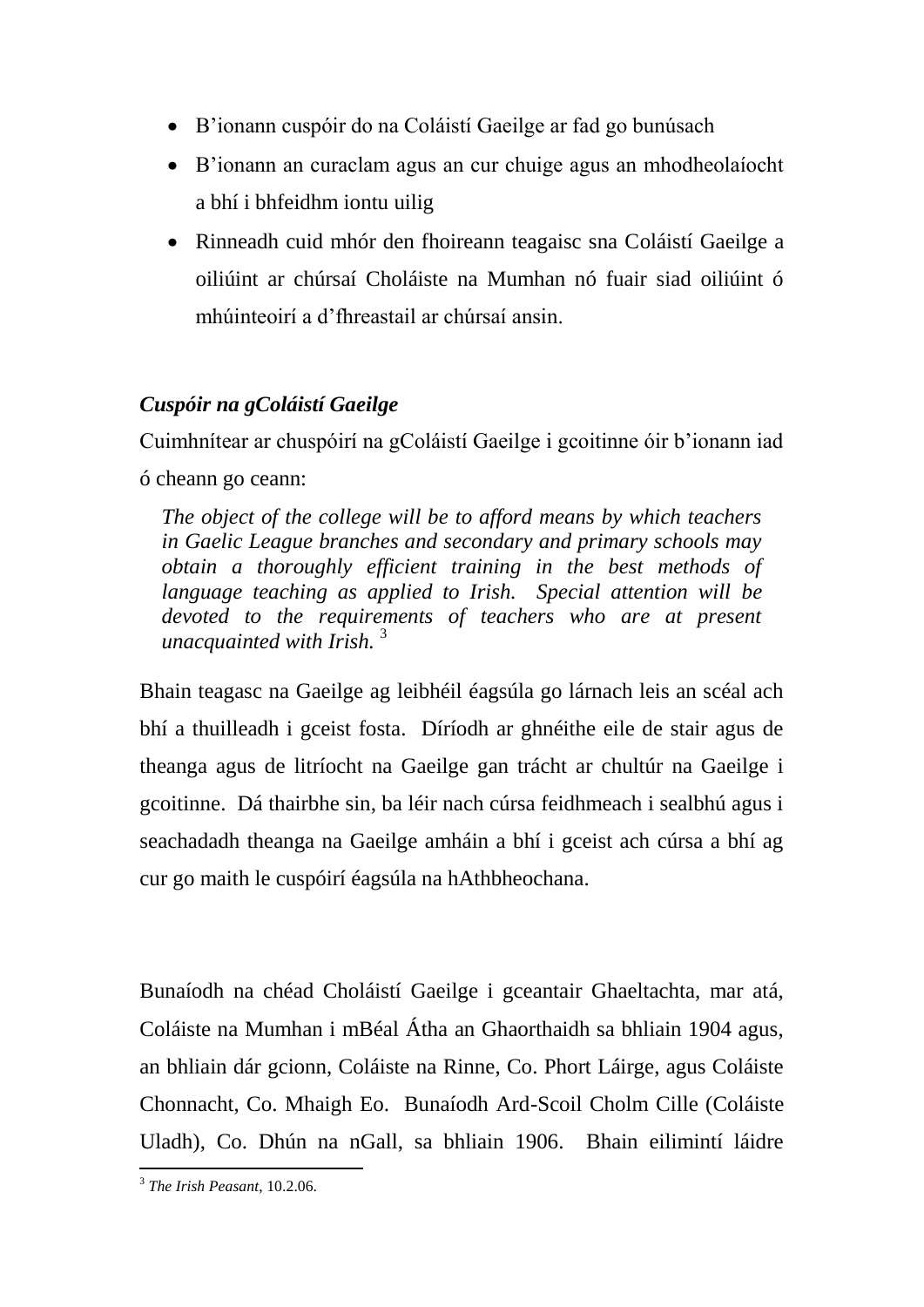éagsúla leis na Coláistí sin nár bhain leis na Coláistí Gaeilge a bunaíodh i mBéal Feirste (Coláiste Chomhghaill sa bhliain 1905) agus Coláiste Laighean (Baile Átha Cliath sa bhliain 1906). I gcomhthéacs idéeolaíocht agus bholscaireacht Chonradh na Gaeilge ón tús, bhain tábhacht mhór leis na ceantair Ghaeltachta nó is ansin a bhí anam na nGael, is ansin a bhí oidhrí dlisteanacha an chine Gael ina gcónaí. B'ionann an Ghaeltacht agus tobar na Gaeilge, lárionad an dúchais agus an ceangal gan bhriseadh le chuile ghné d'oidhreacht na Gaeilge ón am fadó a bhí an tír seo ina lóchrann léinn is creidimh d'iarthar na Eorpa. Chuidigh an bholscaireacht sin ar son na Gaeltachta agus cúis eile, mar atá, go raibh na cúrsaí sin ar siúl i rith an tsamhraidh – aimsir saoire, aimsir mhaith, áilleacht na háite, siamsaíocht a bhain leis na cúrsaí, éalú ón chathair, caidreamh le héagsúlacht daoine idir fhir agus mhná – chuidigh na rudaí sin uilig le daoine a mhealladh ó achan chearn den tír agus den domhan, féadaim a rá, agus cha raibh na daoine sin fuar ná falsa ag déanamh bolscaireachta ar son na gColáistí sin.

Cúis thábhachtach eile a chuidigh le daoine a mhealladh ionsar na Coláistí Gaeilge sa Ghaeltacht, go raibh an Ghaeilge á labhairt ansin ó dhuine liath go leanbh agus gurbh fhéidir blaiseadh de thraidisiún na hamhránaíochta agus na scéalaíochta agus iad beo beathach i measc na ndaoine. Rud eile atá ar shlí a ráite faoi na Coláistí Gaeilge luatha amuigh faoin tír, is cainteoirí dúchais ó na Cúigí inar lonnaíodh na Coláistí na chéad mhúinteoirí den chuid is mó. I dTuar Mhic Éadaigh, bhí Micheál Breathnach, Pádhraic Ó Domhnalláin agus Máire Ní Thuathail.<sup>4</sup> I gColáiste na Mumhan bhí 'Feargus Finnbhéil,' an Dr.

<sup>4</sup> *Coláiste Chonnacht: na Blianta Tosaigh i dTuar Mhic Éadaigh* (Coiste Oidhreachta Thuar Mhic Éadaigh, 2005) 159-64.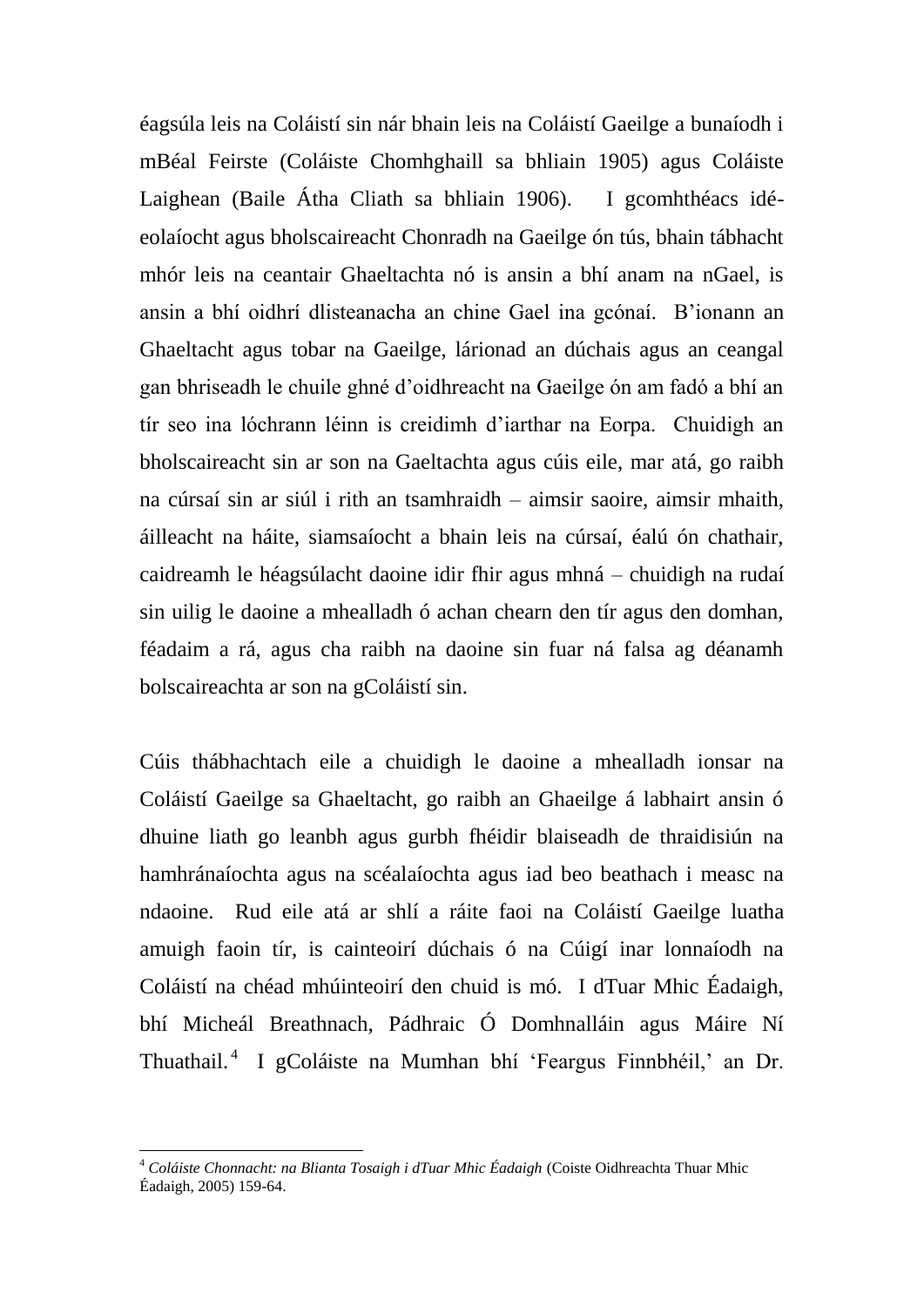Risteárd Ó Dálaigh agus Áine Ní Raghallaigh.<sup>5</sup> Canúint Chonallach ó chainteoirí dúchais as Tír Chonaill i gcás thromlach na múinteoirí a bhí i bhfeidhm i gColáiste Uladh. Éistear, mar shampla, leis an bholscaireacht seo faoi Choláiste Uladh:

*As is already known the object of this College is to help in the revival of the Northern dialect of Irish. The great object of placing the College in Cloghaneely is that here the pupils can gain proficiency in a colloquial knowledge of the language. Nowehere could they have greater advantages. For twenty miles round they will hear Irish spoken. 'Irish in the home, the school, the church.' And no better opportunity could be found in the North by those anxious to obtain certificates for teaching Irish in the schools by the new and direct method. Irish is not a dead language in Cloghaneely, but very much alive, and its people are a great example to the rest of Ulster. In spite of going to England and America for a livelihood, they still uphold their own language, and the children talk it far more freely than the tongue of the foreigner which has, alas! so successfully invaded almost every other part of Ulster*. 6

Bhí cuid mhór de na heilimintí tábhachtacha sin ar iarraidh maidir leis na Coláistí Gaeilge a lonnaíodh i mBéal Feirste agus i mBaile Átha Cliath. Rinneadh iad a reáchtáil i gcathracha móra gallda a bhí lán toite agus tormáin i ndúlaíocht an gheimhridh istigh faoi dhíon. Ní raibh rud ar bith rómánsach ná draíochtúil ag baint leis na gnoithe ach cúis dháiríre fhoghlaim na Gaeilge i measc daoine aosacha a chónaigh in abhantrach na gColáistí sin. Rud eile atá ar shlí a ráite anseo maidir le Coláiste Chomhghaill de, níor chuidigh sé le canúint Chúige Uladh ag an tús:

*It is an anomaly that Munster Irish should be taught in Belfast*. 7

<sup>5</sup> An tAthair Gearóid Ó Nualláin, *Beatha Dhuine a Thoil* (Oifig an tSoláthair, 1950) 49. 6 *The Irish Peasant*, 11.8.06, 3.

<sup>7</sup> *The Irish Peasant*, 11.8.06, 3. Mar leigheas éigin ar an scéal sin, tuairiscíodh ar *The Derry Journal* 

<sup>(3.10.10, 2): &#</sup>x27;[*that] Mr. Sharkey had been appointed professor at St. Comgall's Irish College, Belfast*.'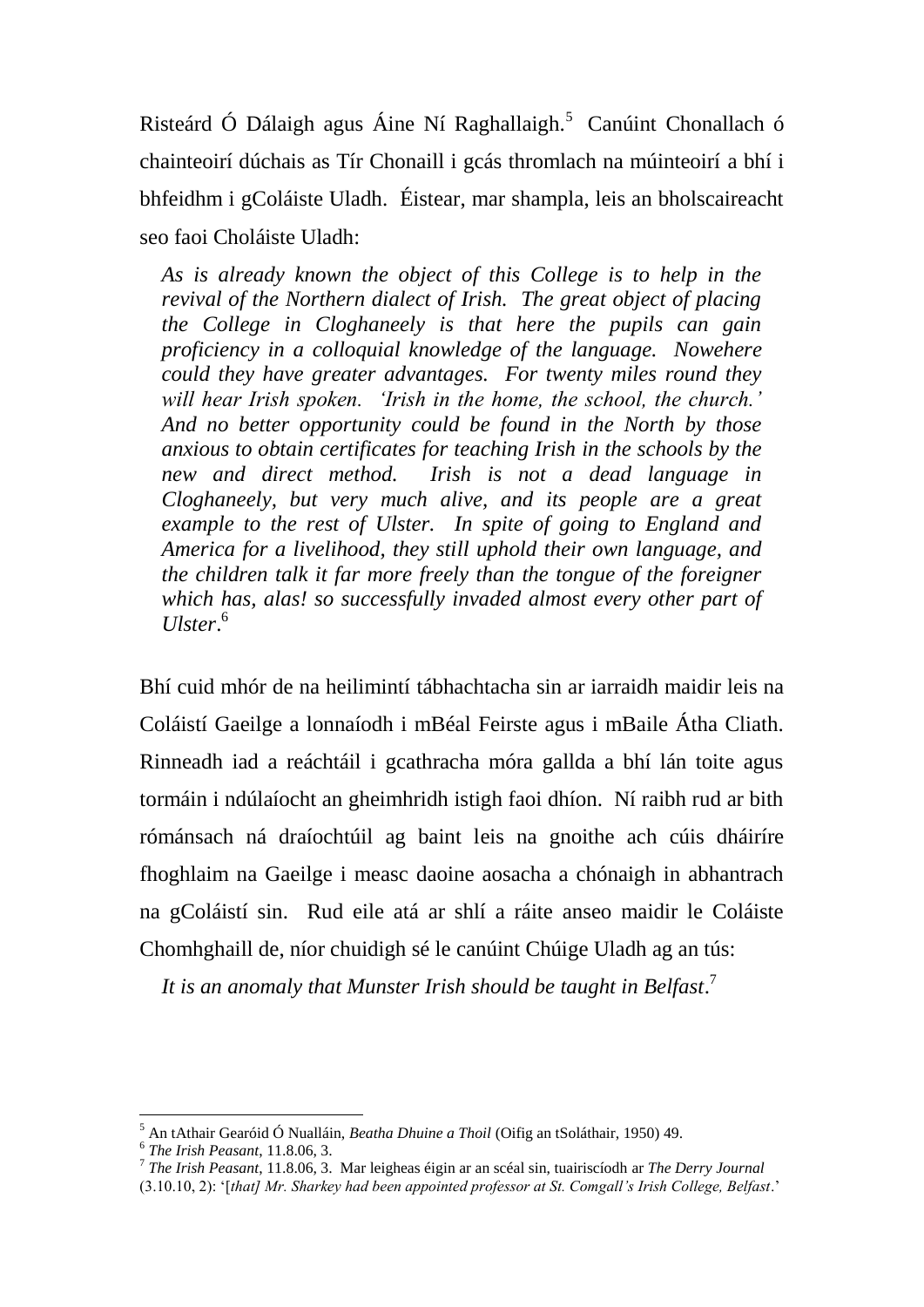Is léir mar sin má bhí pointí láidre gaoil idir na Coláistí geimhridh sa ghalltacht agus na Coláistí samhraidh sa Ghaeltacht, bhí difríochtaí ollmhóra eatarthu chomh maith.

B'fhéidir, áfach, nach miste pointe tábhachtach maidir le bunú coláistí Gaeilge i gcathracha na Galltachta a lua anseo. Luadh na buanna a bhain lena mbunú i dtimpeallacht na Gaeltachta ach bhí an méid seo a leanas le rá ag an Athair Pádraig Ó Duinnín i mBéal Feirste:

*The problem of the Irish districts closely concerns the entire island. The attitude towards the Irish language displayed by the people in every corner of the island has a powerful and direct influence on that problem. But is is especially from the large and important centres of population like Belfast, Dublin, Cork, Derry, Waterford, Limerick, that we may expect the greatest help or the most obstructing hindrance in the solution of this problem. These cities, if they be affected towards the Irish language as they ought, will be like the sheltering woods that protect our garden from the biting North wind in the winter. If Irish is held in honour in Belfast, it will be held in honour in Gweedore…<sup>8</sup>*

## *Curaclam Choláiste Chomhghaill*

Caithfear cuimhneamh nach i bhfolús ná *in vacuo* a bunaíodh Coláiste Chomhghaill. Cuid de phlean chuimsitheach náisiúnta a bhí ann ar cuireadh tús leis le bunú na gcoláistí samhraidh. Is léir go raibh aontas maidir le haidhm, cuspóir agus cur chuige eatarthu uilig nó, mar rud amháin, bhíodh comhdháil ag na 'Coláistí Gaelacha' seo anois is arís le ceisteanna áirithe a bhain leo féin ach go sonrach a phlé. Mar shampla, tionóladh cruinniú de theachtairí ó na Coláistí seo ar 8.6.07 in Áras Choláiste Laighean, Baile Átha Cliath agus ag an chomhdháil sin phléigh siad An Bord Náisiúnta, An Clár Dátheangach, Scrúduithe sna Coláistí,

 8 *Sinn Féin*, 6.10.06, 1.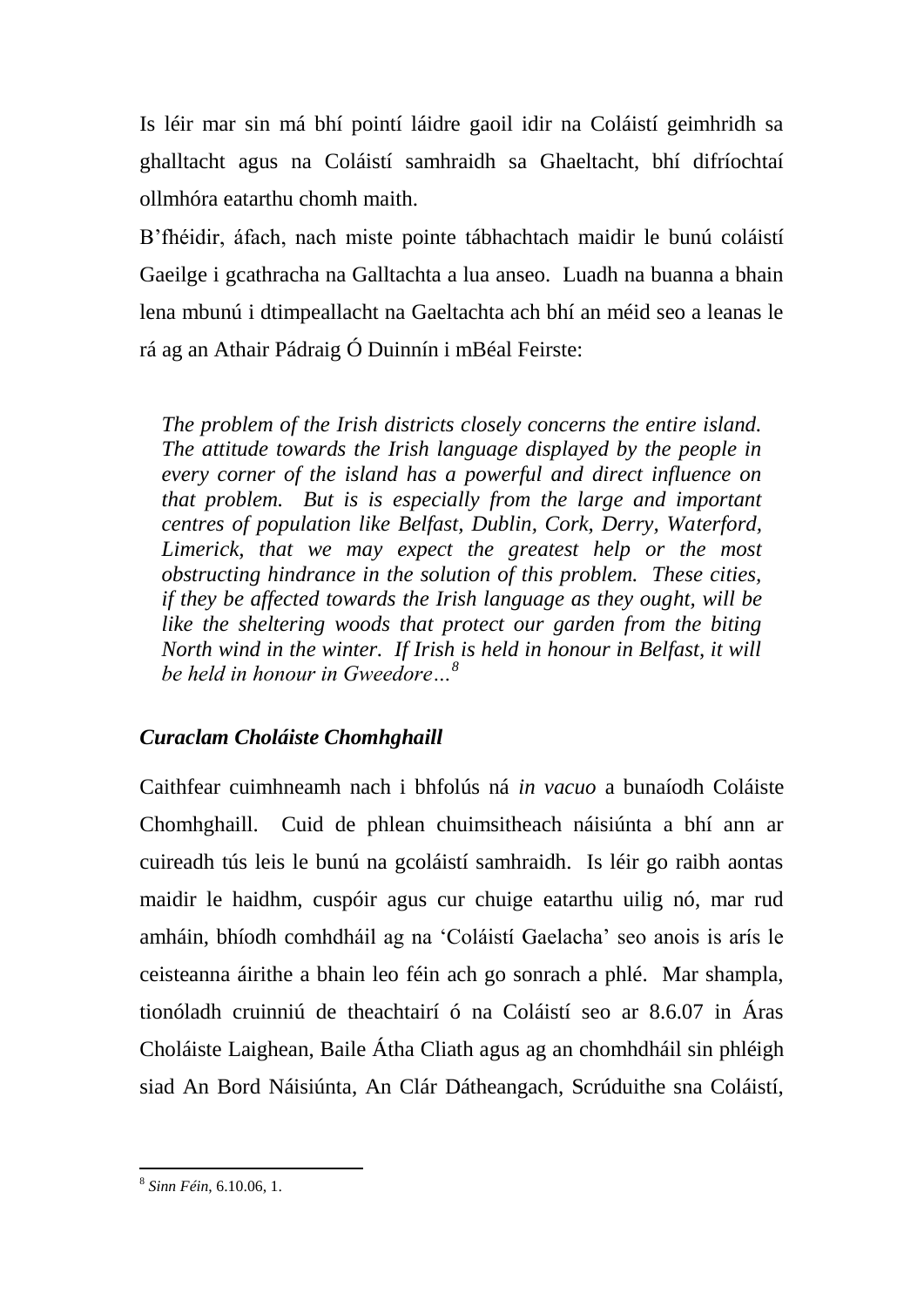Príomhtheastais sna Coláistí, Táillí srl. Ar ócáid eile chuir siad liosta comónta téarmaíochta le chéile a bheadh in úsáid sna Coláistí ar fad.

Seo a leanas, mar shampla, an cúrsa a bhí i bhfeidhm sa *Munster Training College* sa bhliain 1904:

- *1. Linguistic, comprising phonetics, grammar and prose composition, poetry, reading, recitation and story-telling.*
- *2. Methods of teaching, including lectures on methods, demonstration of methods, and practice in same.*
- 3. *History of literature*.
- 4. *History of Ireland*.
- 5. *Vocal music*.
- 6. *Dancing*.
- 7. *Lectures on miscellaneous subjects*.
- 8. *Games and amusements*. 9

Tá fhios againn go raibh an curaclam a bhí i bhfeidhm i gColáiste Chonnacht agus i gColáiste Uladh gar go maith do cheann Choláiste na Mumhan.

Cuid lárnach de chlár teagaisc na gColáistí Gaeilge an cúram a rinneadh de mhodh teagaisc na Gaeilge nó chuige sin go bunúsach a cuireadh na Coláistí ar bun an chéad lá riamh. Is eol dúinn go raibh *An Modh Réidh* nó *Díreach* in úsáid agus is modh é sin a bhí bunaithe ar an lámhleabhar teagaisc de réir an Mhodha Dhírigh darbh ainm *An Modh Réidh leis an*  n*Gaedhilge do Mhúnadh* a scríobh Pádraic Mac an Fhailghe.<sup>10</sup> Ba mhór

<sup>9</sup> *The United Irishman*, 4.6.04, 1.

<sup>&</sup>lt;sup>10</sup> Baile Átha Cliath, An Cló-Chumann, g.d. Tá cuntas fada ar an ábhar seo tugtha ag Seán Ó Catháin ar 'Modern Language Teaching' ar *An Claidheamh Soluis* (11.9.09, 11).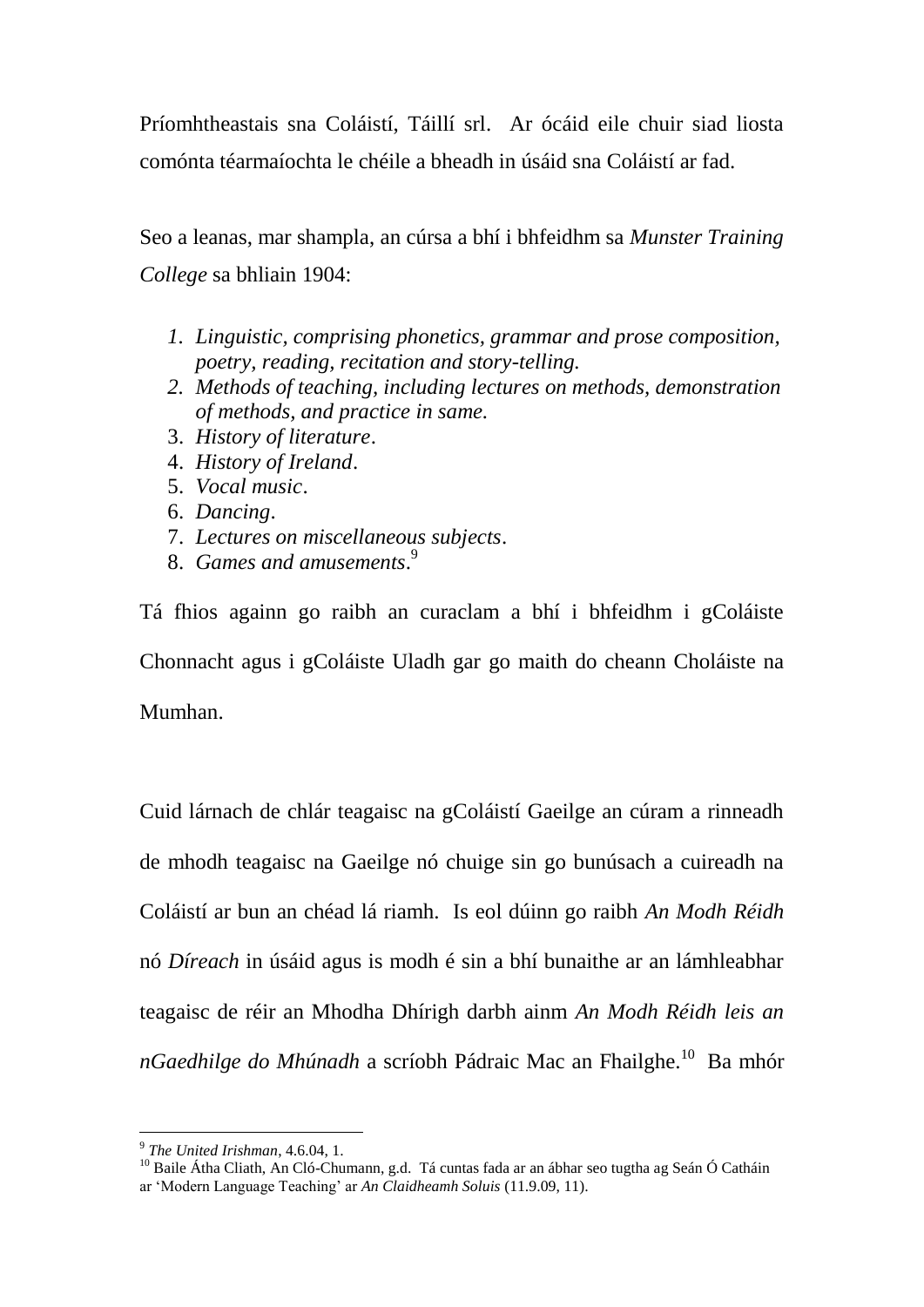an dul chun cinn a bhí sa chóras teagaisc seo ar a raibh ann roimhe sin agus is cinnte gur chuir idir lucht teagaisc agus lucht foghlama fáilte is fiche roimhe. Rud inspéise eile, léirigh sé go raibh fonn ar lucht an Chonartha san am an *modus operandi* ab éifeachtaí agus ba nuaaimseartha a bhí ar fáil san am le teagasc na Gaeilge a aimsiú agus a chur in úsáid. Is cinnte gur chuidigh an córas nua seo le hoiliúint ghairmiúil a chur ar na múinteoirí ó thaobh an teagaisc de.

Is breá gur fhág Seaghán Ó Catháin cuntas ar an mhodh teagaisc a chuir sé féin i bhfeidhm ar Choláiste Chomhghaill óir ba mhúinteoir é a chreid: '*If Irish is not taught efficiently on oral, rational, up to date methods, it is almost as well not to trouble about teaching it at all*: 11

 *Direct Method lessons in Irish conversation, including a lesson from Cainnt<sup>12</sup> each night, chiefly occupies us during this first hour. Rarely, if ever, is any English used, all the instruction being visualised and noted (?) and a number of devices introduced which render English unnecessary. The students enter into the spirit of the work with great animation. They appear to enjoy it, in fact the 'practising class' I mentioned above sails along as gaily as the others. This part of the work is also made to serve as a Demonstration Lesson in Method for here, as in most things, example is much better than precept and theory. These latter have their uses too.*

## *Conversation and Home Work*

1

*This lecture is followed by conversational lessons of an advanced nature and on methodical lines. English is here rigidly tabooed.* 

<sup>11</sup> 'John O'Keane on the Irish Training School, Belfast' ar *The Irish Peasant* (30.12.05, 3).

<sup>12</sup> Seaghán Ó Catháin, Browne & Nolan, Dublin, 1905. Luaitear ar *The Leader* (16.9.05, 50) faoin údar go raibh sé ina 'Lecturer in Method at the Munster Training College.' Scríobh Pádraig Ó h-Ógáin cuntas ar an leabhar seo agus foilsíodh é ar *The Irish Peasant*, 16.12.05. Scríobh sé mar seo a leanas faoi: '*Cainnt* is a book which no teacher or learner of our native language can afford to do without. It embodies a method of teaching a language hitherto scarcely dreamt of, a method, which, as applied to Irish, has proved that the last word has not been uttered on the subject of the easiest manner of acquiring a language.'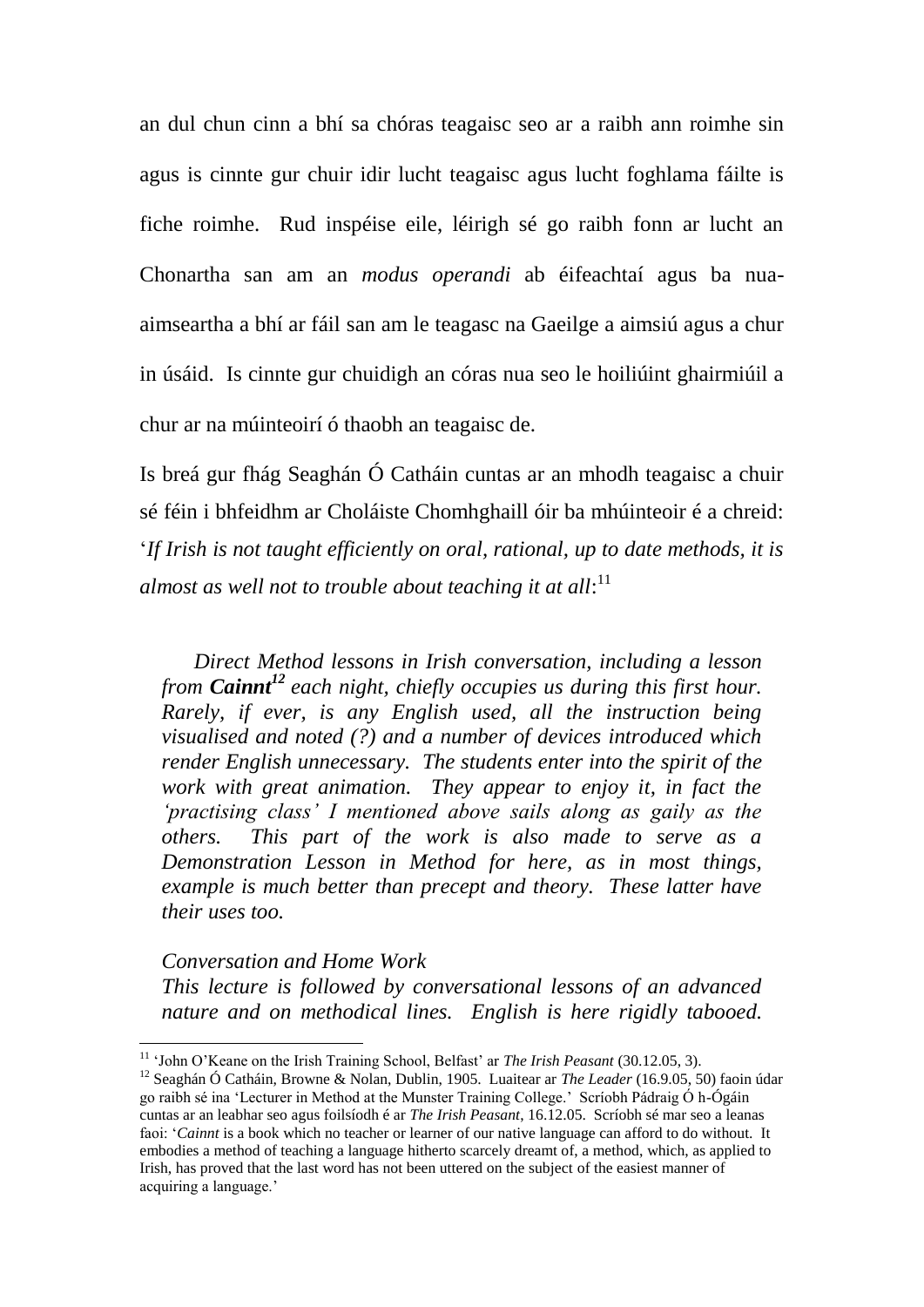*There is no necessity for it and its introduction would only distract the students, would in every respect indeed be a serious mistake linguistically. Dent's large language charts of the seasons serve as a basis for conversation, and by their aid one can make the work as varied and as interesting as is necessary. A short piece of excellent Irish prose is also made to serve as a centre of instruction in conversation and grammar and so on. There is, however, no teaching of grammar as such, the subject being taught inductively. Similarly, in regard to the home work, there are no translation and grammar exercises, the students' minds being concerned only with the Irish language itself during the whole work of the school. Practically every lesson is given as a model or demonstration lesson and it is very satisfactory to be able to add that a large number of the teachers who attend have already begun to follow, in their own teaching of Irish, the method of this Training School.<sup>13</sup>*

Bhí an-tóir go deo sna Coláistí Gaeilge ar an fhoghraíocht maidir le teagasc teanga, a bhuíochas sin do thionchar na scoláirí Eorpacha agus a gcuid oibre sa réimse seo. Charbh eisceacht ar bith é Coláiste Chomhghaill sa chás seo. Seo a leanas Seaghán Ó Catháin ag cur síos ar an ábhar:

'*The Fascination of Phonetics. A lecture on Irish Phonetics, usually lasting about twenty minutes, is the next item in our evening's work. I understand there were some amusing conjectures as to this same Phonetics course before we started. Some could think of it only in connection with Pitman's shorthand, or the O'Growney Keywords! There were others whose aesthetic sense revolted at what they thought would be 'a phonetic rendering' similar to what Irish singers occasionally treat us. Fortunately, a few of the students were already good Irish phoneticians, having sat at the Rev. Dr. O'Daly's feet during two summer courses at Ballingeary. I believe these reassured some of the other students. Now that they understand something of this science, and witness its application in the correct teaching of Irish sounds, I think they agree that a knowledge of Phonetics is as necessary to the teacher of Irish (or of any living language) as a knowledge of musical notes is to the teacher of music. When one gets beyond the preliminary stages, too,* 

<sup>13</sup> 'John O'Keane on the Irish Training School, Belfast' ar *The Irish Peasant* (30.12.05, 3).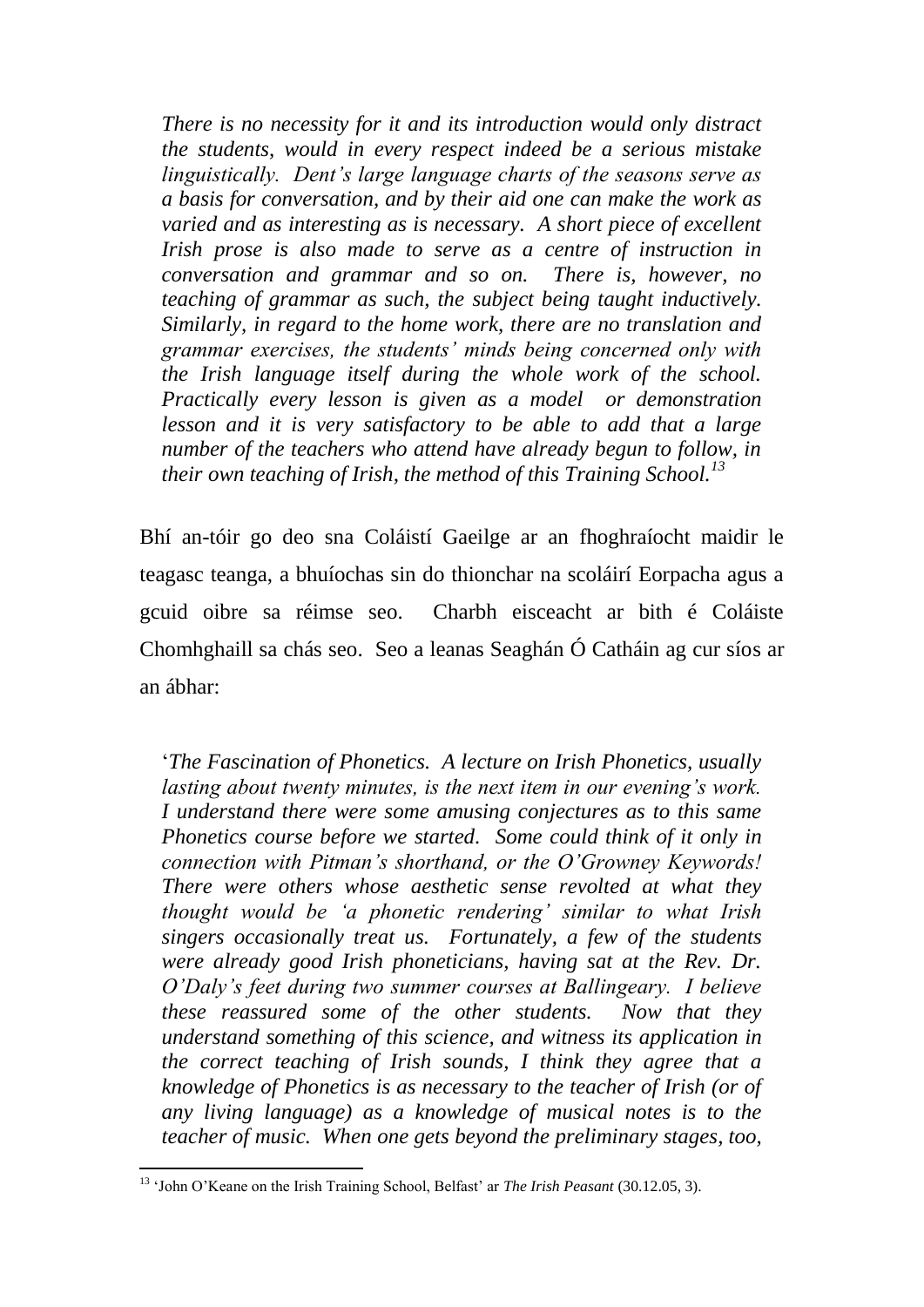*the study of Irish Phonetics is a most fascinating one. A lecture on Phonetics need never be without its humorous side, which is a blessing.<sup>14</sup>*

An Dr. Risteárd Ó Dálaigh a chuir tús leis an réimse léinn seo sna Coláistí Gaeilge nuair a rinne sé cúrsa foghraíochta a theagasc i gColáiste na Mumhan ón bhliain 1904 ar aghaidh. Cuimhníonn an Dr. Gearóid Ó Nualláin ar an chúrsa chéanna sin:

Bhí taighde cruinn beacht déanta aige ar fhoghraidheacht na Gaoluinne, agus muna mbeadh é, ar éigin a bheadh puinn trácht' ar an bhfoghraidheacht i gColáistíbh na Gaoluinne indiu. Bhí obair chruaidh roimis amach nuair a chrom sé ar a chur i dtuisgint do'n phobal Gaedhealach nárbh' ealadha dhóibh bheith ad' iarraidh an Ghaoluinn d'aithbheochaint muna gcuirfidís suim i bhfoghraidheacht na teangan. Adhbhar tur titim ab' eadh an fhoghraidheacht – do'n choitchiantacht. Ach ní de'n choitchiantacht do'n Dochtúir Ó Dálaigh.<sup>15</sup>

Gan amhras, thóg Séamus Ó Searcaigh (a d'fhreastail ar Choláiste na Mumhan sa chéad bhliain) galar na foghraíochta agus chuaigh sé chomh mór i bhfeidhm air gur scríobh sé *Foghraidheacht Ghaedhilge an Tuaiscirt* blianta ina dhiaidh sin.<sup>16</sup> Seo a leanas é ag trácht ar an ábhar sin maidir le hArd-Scoil Cholm Cille (Coláiste Uladh):

Ealadha na Fogharachta a bhí ag Éamonn [Ó Tuathail] dá cur thríd a chéile. Mhol sé go mór an Dr. Ó Dálaigh as a bhfuil déanta aige ar son na hEaladhan so i nÉirinn. Measaim-se gurab é Risteárd de Heneberg, sagart, atá i nDéisibh Mumhan an chéad fhear a sgríobh leabhar fa dtaobh de fhogharacht na Gaedhilge. Acht 'sé an Dr. Ó Dálaigh a chuir sinn uilig a smaointiughadh uirthi.

<sup>14</sup> 'John O'Keane on the Irish Training School, Belfast' ar *The Irish Peasant* (30.12.05, 3).

<sup>15</sup> An tAthair Gearóid Ó Nualláin, *Beatha Dhuine a Thoil* (Oifig an tSoláthair, 1950) 50.

<sup>&</sup>lt;sup>16</sup> Brún agus Ó Nualláin, Béal Feirste, 1925.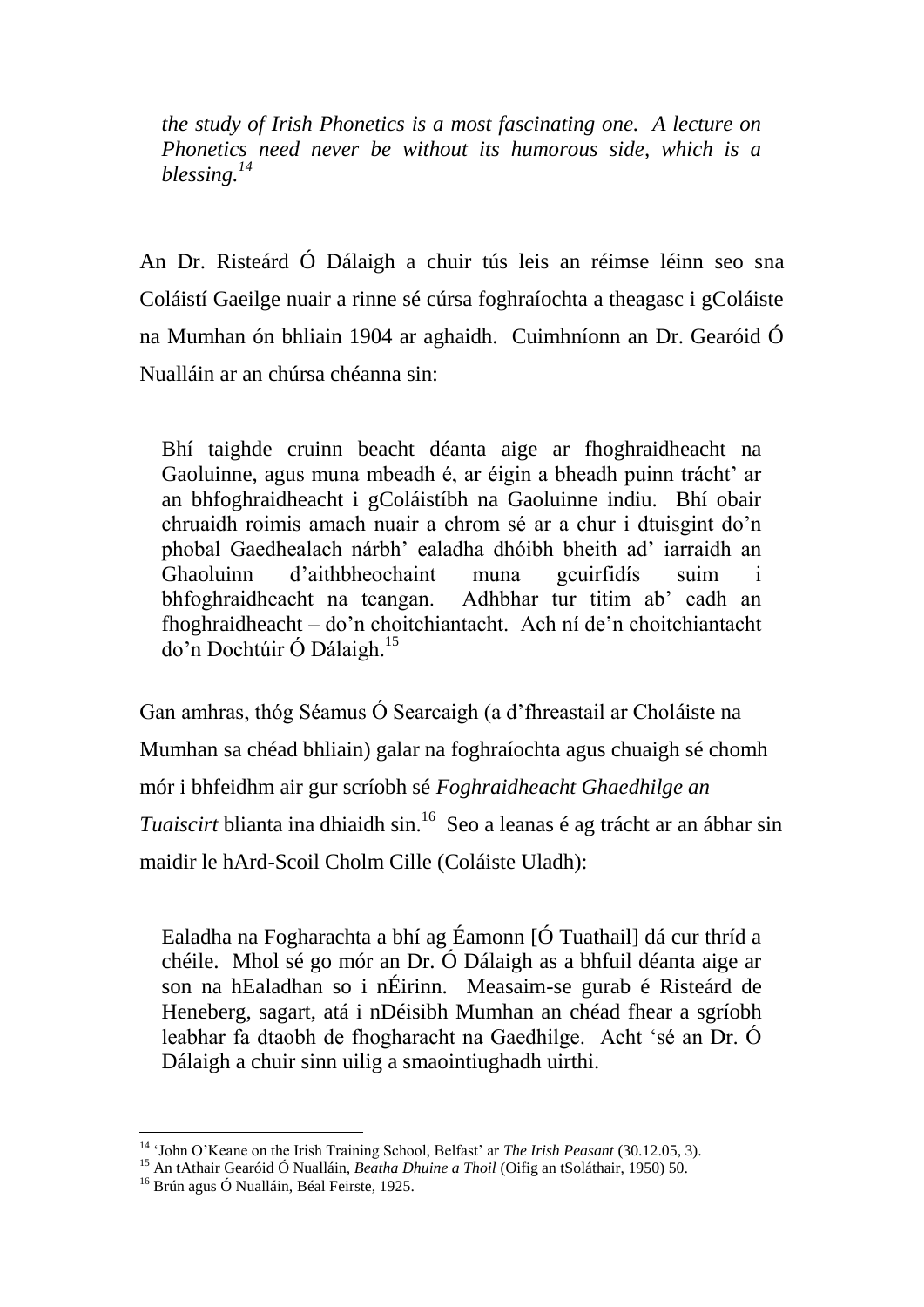B'fhéidir go sílfidhe as a bhfuil ráidhte agam annso gur beag a ghníthear ag Fogharacht an bealach so. Caithtear uair gach lá ag gabháil di ar an Choláiste i gCloich Cheann Fhaolaidh. Ghníthear dhá rang de na sgoláiribh. Cuirtear duine i gcionn ranga aca a theagasc na healadhan dóbhtha i nGaedhilg.<sup>17</sup> 

Bhí an cúrsa foghraíochta *de rigueur* sna Coláistí Gaeilge ar fad ón tús

agus meas mór ar an ealaín chéanna.<sup>18</sup>

Thar aon rud eile, bhí na Coláistí Gaeilge dírithe ar dhaoine a bheadh ag

teagasc na Gaeilge, mar atá, múinteoirí den chuid is mó. Seo a leanas

tuairim Sheagháin Uí Chatháin ar an téad seo:

*The teachers of Irish should, he maintained, be the real leaders of the Irish Language movement. All other phases of Gaelic League energy – the propagandist, the literary, the social – all aimed, or naturally should aim, at developing, extending, improving, and, of course, obtaining facilities for the teaching of Irish. The teacher of Irish was the centre of the Gaelic League system, and the branch or committee of the League in which his counsel was not properly regarded was in an unhealthy condition, from the Gaelic point of view. He held the key to the situation, but this very responsibility should only make him all the more careful to equip himself properly for his important work and position, and to see that the legitimate objects of the Gaelic League were ever put before all other considerations. As the teacher of Irish did his work, so would the organization, of which he was the life and light. It behoved the teacher of Irish, therefore, to be a master in these three respects – to be a master, especially an oral master, of the Irish language; to be a master of the method of teaching it, and to be a master of his class. Irish teachers, take your rightful place in the life of the nation*. 19

*Bunú Choláiste Chomhghaill*

<sup>17</sup> *An Claidheamh Soluis*, 14.7.09, 4-5.

<sup>18</sup> Féach, mar shampla, Pádraig Ua Duinnín, 'Irish Phonetics' ar *The Leader*, 9.9.05, 40-1.

<sup>19</sup> *The Irish School Weekly*, 7.10.05, 208.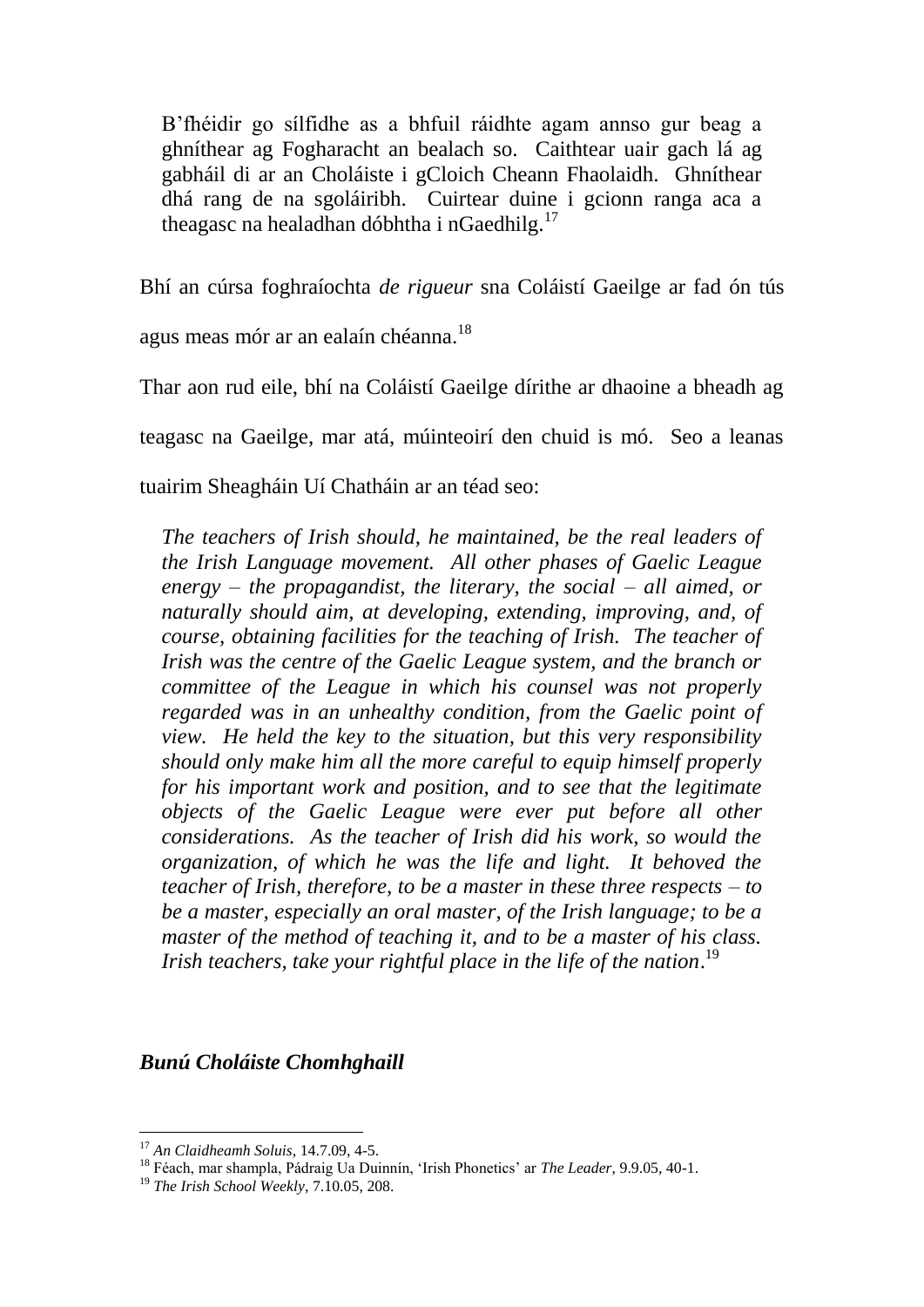Cuireadh tús le Coláiste Chomhghaill i mBéal Feirste ar 13 Mí Dheireadh Fómhair, 1905. Ní miste a rá anseo, dála an scéil, nach Coláiste Chomhghaill a bhí ar an choláiste seo sna chéad bhlianta. Tugadh 'An Scoil Ghaelach, Béal Feirste' air nó, as Béarla, 'The Belfast Training College for Irish' nó 'The Belfast Irish Training School' nó 'Irish Training School,' óir ba mhinic an teideal ag athrú ó fhoinse go foinse nuair a bhítí ag cur síos air sna nuachtáin. Ag deireadh na bliana 1907 a athraíodh an t-ainm a bhí air go dtí Coláiste Chomhghaill:

*As if to signify the great extension in the scope of the College, and to set a high ideal before all associated with it, its name has been changed from 'An Sgoil Ghaedhealach' to 'Coláiste N. Comhghaill,' after St. Comghall, the founder of the celebrated school at Bangor in the golden age of Irish learning. Under the former name the College has been widely and favourably known since its foundation in October, 1905*. 20

Ní miste a mheabhrú daoibh anseo fosta go raibh Coláiste Oiliúna de chuid an Rialtais ag feidhmiú ag an am chéanna i mBéal Feirste, mar atá, Naomh Muire – ach sin scéal eile agus lá eile dúinn á phlé sin.

D'iarr Seosamh Cuipéir, Rúnaí Choiste Ceantair Bhéal Feirste ar Sheaghán Ó Catháin a bhí fostaithe mar oifigeach custaim agus máil i mBéal Feirste agus a raibh baint aige roimhe sin le Coláiste na Mumhan, d'iarr sé ar Sheaghán<sup>21</sup> '*whether I would not arrange to do something on the Ballingeary lines in Belfast.*<sup>22</sup> Foilsíodh an cuntas seo a leanas faoi:

*An important step and one sure to be productive of beneficial and far-reaching results, has been taken by the Belfast Coisde Ceanntair in the establishment of a class for advanced pupils and teachers in that district. This class, though of course on a much less pretentious scale than the training Colleges of Ballingeary and Partry, will do* 

<sup>20</sup> *An Claidheamh Soluis*, 28.9.07, 9.

<sup>21</sup> Tá cuntas air in Diarmuid Breathnach agus Máire Ní Mhurchú, *1882-1982 Beathaisnéis a hAon* (An Clóchomhar 1986) 55-6.

<sup>&</sup>lt;sup>22</sup> 'John O'Keane on the Irish Training School, Belfast' ar *The Irish Peasant* (30.12.06, 3).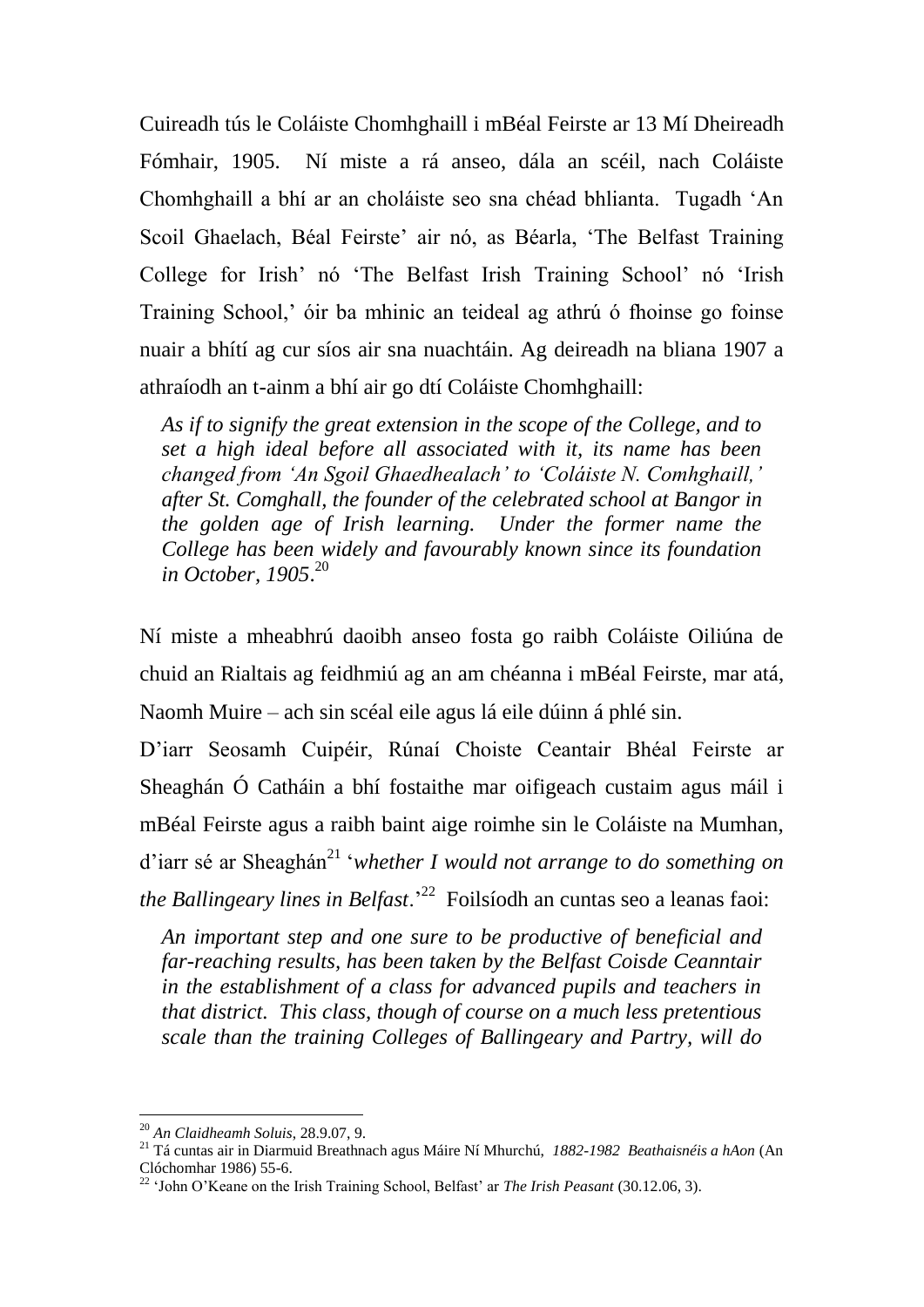*for the Belfast teachers and students what those colleges have done for their respective provinces*. 23

*An important step and one sure to be productive of beneficial and lasting results has just been taken by the Belfast Coiste Ceantair in the establishment of a class for advanced pupils and teachers of Irish. This class will aim at doing for the Belfast teachers and students what the Training Colleges at Ballingeary and Partry have done for the teachers of Munster and Connacht respectively. A programme of work has been arranged to suit the varying requirements of the members of the class. Conversational lessons from language pictures and objects and from reading lessons will be the outstanding feature of the programme. Incidentally the lessons will be of value to teachers who desire to teach on similar lines. Arrangements will in addition be made, either before or after the conversational lessons, by which direct assistance in the method of teaching the language will be given. A course of Irish phonetics, which will be useful alike to teachers and students, will also be included. A course of home work will also be arranged and a composition exercise set weekly. This latter exercise will be suited to the capabilities of each student individually. The class programme will therefore suit the student who is only 'fairly advanced' as well as the advanced student, by the graduated lessons on conversation which will train each one to use his Irish vocabulary orally. It will be particularly helpful to the teacher of Irish; whilst the student who intends presenting himself at Irish language examinations should find the work of the greatest assistance. It is hoped teachers preparing for the Irish Certificate of the National Board will attend the conversational lessons, and indeed every portion of the programme should benefit them. The class will be conducted by Seaghán Ó Catháin, in the League Rooms, Avenue Hall, on Friday evenings, from 8 to 9.30. The first meeting will be held on Friday, 13th inst., when every intending student should endeavour to be present.*<sup>24</sup>

Nuair a bhí cúpla seachtain curtha de ag an Choláiste, tugadh cuntas ar ar tharla go dtí sin. (Tugtar fá dear gur as Béarla chomh minic lena athrach a thráchtaí ar imeachtaí na gColáistí Gaeilge sna nuachtáin agus fiú

<sup>23</sup> *The Irish News and Belfast Morning News*, 3.10.05, 3.

<sup>24</sup> *An Claidheamh Soluis*, 7.10.05, 9.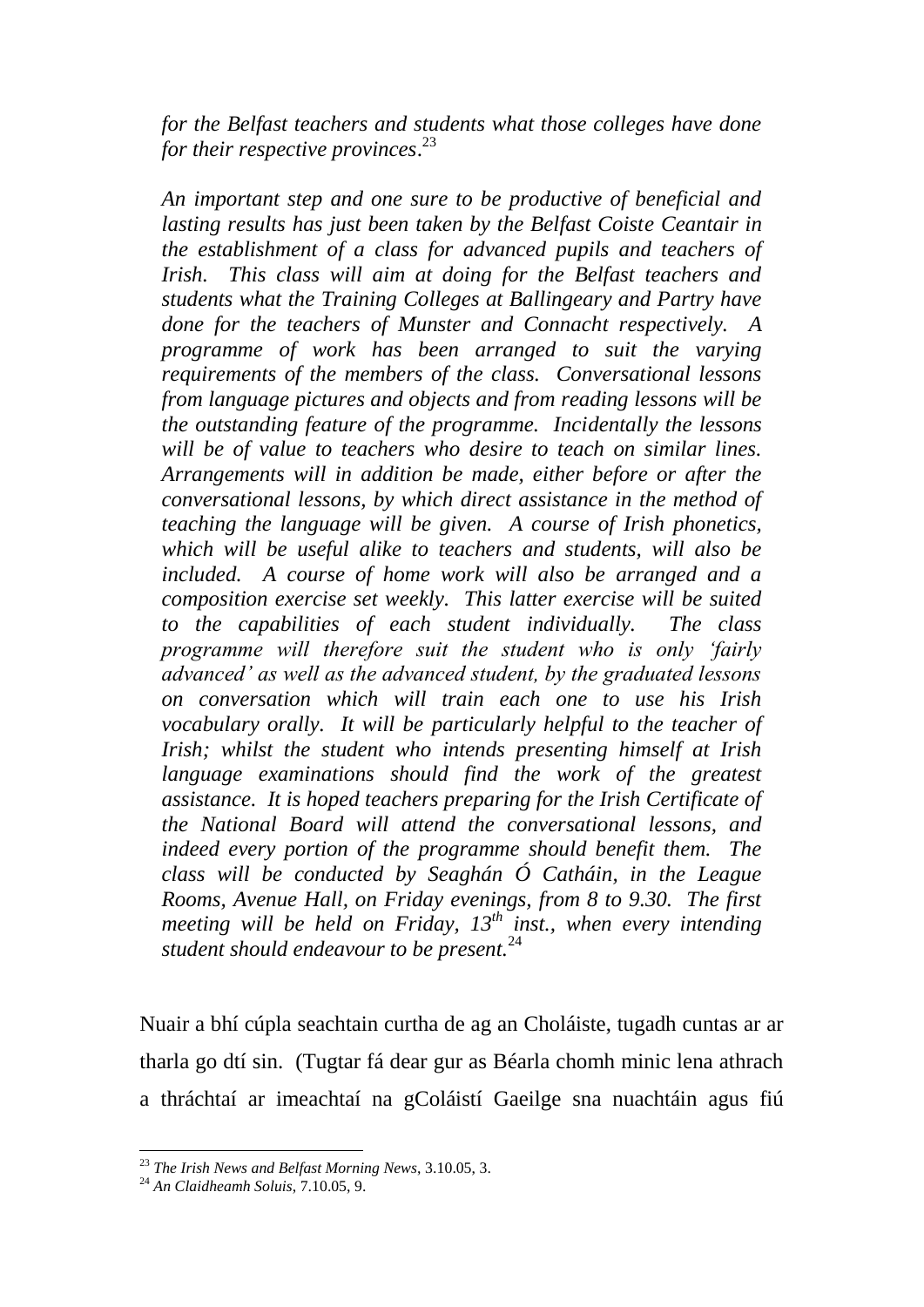amháin ar *An Claidheamh Soluis*. Bhain an nós sin le cúrsaí bolscaireachta ar son na Gaeilge ach bhain sé fosta le staid litearthachta na Gaeilge ag an am.)

*The class recently established in Belfast for teachers and prospective teachers of Irish has now held two meetings. The attendance has been very satisfactory, over thirty students (including many college professors – clerical and lay – national teachers, Gaelic League teachers, etc.), some coming from a long distance, being present at each meeting. The greater part of the class time has been devoted to conversational exercises, which, in turn, are made to serve as demonstration lessons in the method of teaching Irish. Language pictures, short reading selections (a few lines of idiomatic Irish being written on the blackboard), and other devices, are made a basis for conversation work, which, however, is always connected and methodical. A short lecture on Phonetics, illustrated by diagrams, was given at each meeting. The value of phonetics, alike to the student and teacher of Irish was emphasized in these lectures. To the teacher of Irish in particular such a knowledge of the science as would enable him to teach Irish sounds thoroughly was, it was pointed out, as absolutely necessary as a knowledge of musical notes to the teacher of music. It was also explained that the province of the teacher of phonetics, as such, was more to suggest, to stimulate, to awaken the 'phonetic sense' of his pupils than merely to tell things which every intelligent person could, with a little guidance, observe for himself. As some students of the class have not quite such a ready oral command of the language as others, it has been arranged to hold, between 7 and 8 p.m., a preparatory class, of which (as in all the other work) Seaghán Ó Catháin will be in charge. All students are, however, at liberty to attend during the whole class time, viz. 7 p.m. to 9.30 p.m. on Fridays, in the Gaelic League Rooms, Avenue Hall, Belfast. 25*

Moladh Seaghán Ó Catháin as a fheabhas mar mhúinteoir:

*Nobody who is not just now enjoying the pleasure of sitting every Friday evening at Mr. O'Kane's feet in his class in Belfast for teachers of Irish, can estimate the value of Cainnt as a factor in the* 

<sup>1</sup> <sup>25</sup> Cogarnach na gCraobh – Cúige Uladh (*An Claidheamh Soluis*, 28.10.05, 10). Tá an cuntas céanna i gcló ar *The Freeman's Journal* (25.10.05, 8).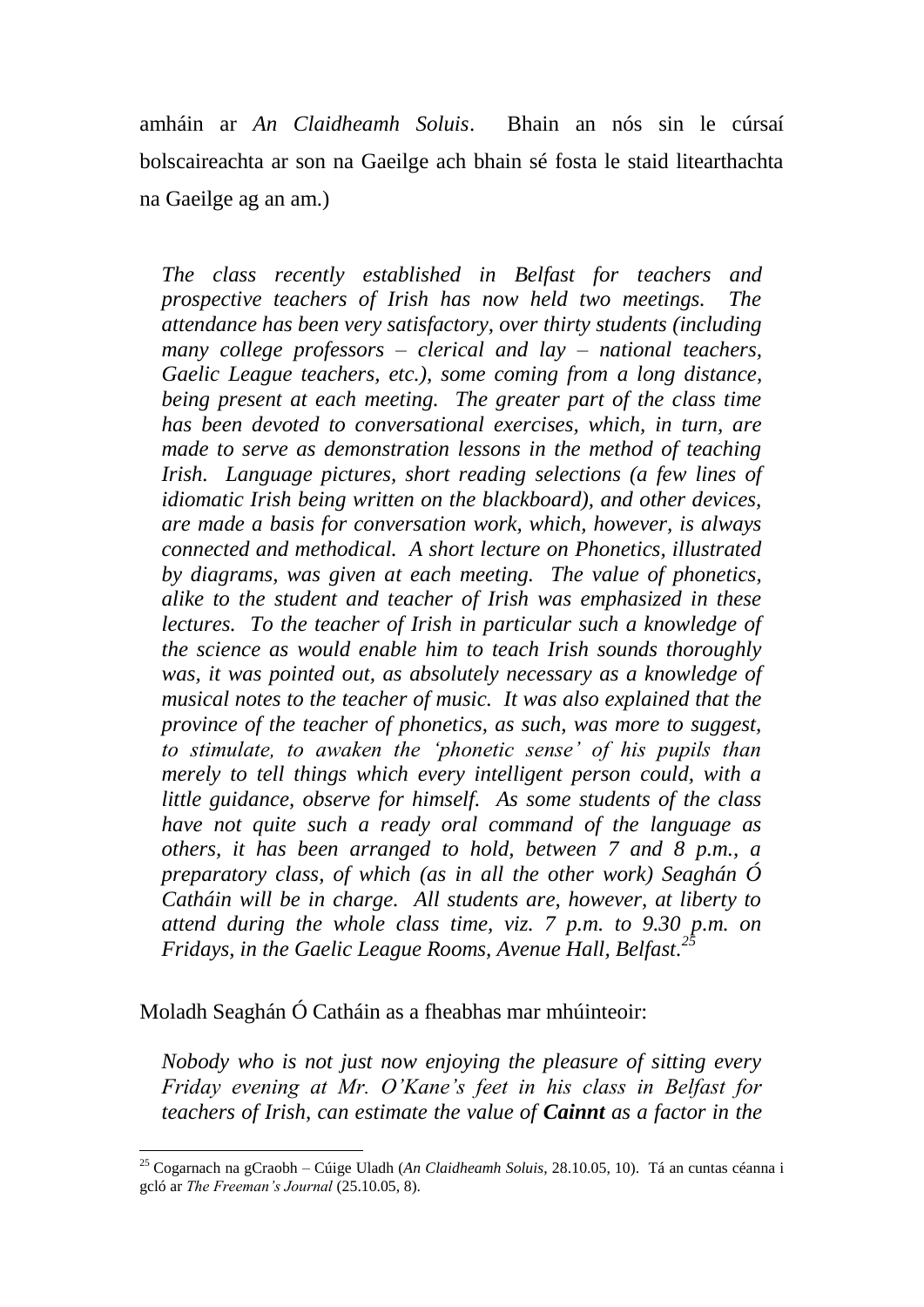*speedy acquirement of an idiomatic speaking knowledge of the language. It is safe to say that the author's application of his methods is both illuminating and engrossingly interesting.*<sup>26</sup>

Chuir Seaghán síos ar na daoine a rinne freastal ar an chúrsa.

*Another healthy sign of the institution is that our membership roll now numbers fifty and, better still, that practically all this number attend every night. Ninety-five per cent of these have not missed a single lesson since they started. Gaelic League teachers and National School teachers comprise the majority of the students, but there are also seven college professors. The roll includes five clergymen, three or four B.As and an M.A. (Cambridge). In every respect there is therefore a good opportunity for making the principles and practices of rational teaching of Irish better known. These principles are being, more and more put into practice and one of the best means of doing so is the establishment of Training Schools in all the large centres of Irish teaching. Efficiency will soon be the motto of the Gaelic League, in every department of its activity, le cúnamh Dé.*<sup>27</sup>

Cosúil leis an nós a bhí i bhfeidhm i gcoláistí Gaeilge eile, ba ghnách le scoláirí móra aoiléachtaí poiblí a thabhairt ar na cúrsaí, rud a chuir go mór le gradam agus le léann na gcúrsaí gan trácht ar chúrsaí bolscaireachta i gcoitinne. Mar shampla, sa bhliain 1913, tugadh liosta de na léachtóirí seo: Lord Ashbourne, Sir Henry Bellingham, Mrs. Alice Stopford Green, F.J. Bigger, MRIA, Rev. Canon F.W. O'Connell, QUB, Prof. Savory, J.J. Doyle, Carl Hardebeck etc.<sup>28</sup> Castar na daoine céanna seo orainn arís agus arís eile ó Choláiste Gaeilge go Coláiste Gaeilge – léachtóirí taistil an teideal atá tuillte acu ar an ócáid.

<sup>26</sup> *The Irish Peasant*, 16.12.05.

<sup>27</sup> *The Irish Peasant* (30.12.06, 3).

<sup>28</sup> *The Derry Journal* (15.9.13, 2).